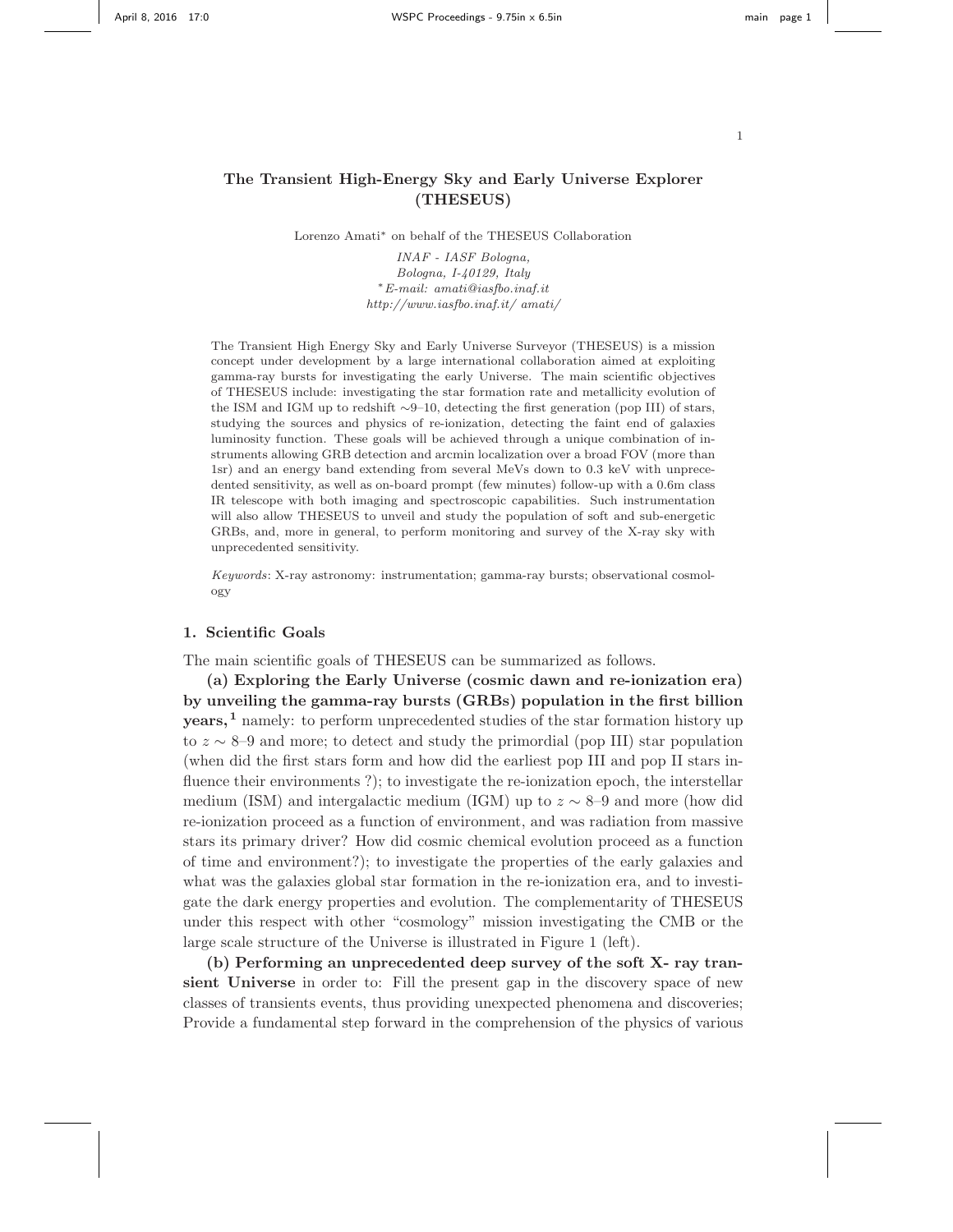

Fig. 1. Left: example of the complementarity and uniqueness of the THESEUS mission w/r to other cosmological measurements. Right: schematic view of the payload and satellite in THESEUS; the central green and white tube contains the IRT detectors, optics and baffle; the red modules are the SXI; the black-pink modules are the XGS. Credits: the THESEUS Collaboration.

classes of Galactic and extra-Galactic transients, like, e.g.: tidal disruption events TDE, magnetars /SGRs, SN shock break-out, Soft X-ray Transients SFXTS, thermonuclear bursts from accreting neutron stars, Novae, dwarf novae, stellar flares, AGNs / Blazars); Provide real time trigger and accurate (∼ 1 arcmin within a few s; ∼1 arcsec within a few minutes) location of (long/short) GRBs and high-energy transients for follow-up with next-generation optical (EELT), IR (JWST), radio (SKA), X-rays (ATHENA), TeV (CTA) or neutrino telescopes and identify electromagnetic counterpart of detections by next generation gravitational wave detectors.

Additional science. By satisfying the requirements coming from the above main science drivers, the THESEUS payload will also automatically be capable to perform excellent secondary and observatory science, e.g.: unprecedented insights in the physics and progenitors of GRBs and their connection with peculiar core-collapse SNe; substantially increased detection rate and characterization of sub-energetic GRBs and X-ray flashes; IR survey and guest observer possibilities, thus allowing a strong community involvement; survey capabilities of transient phenomena similar to the Large Synoptic Survey Telescope (LSST) in the optical: a remarkable scientific synergy can be anticipated.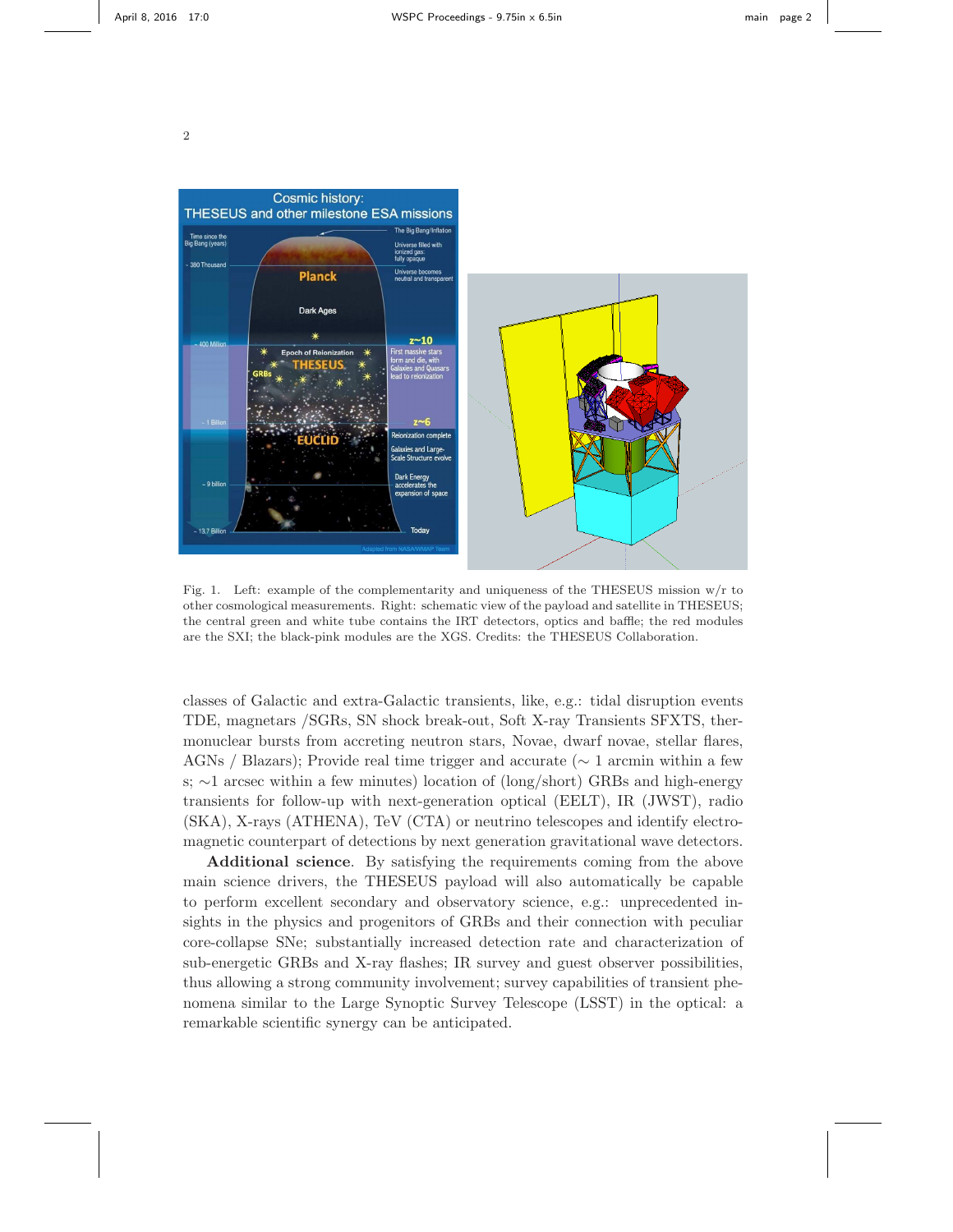## 2. Payload

The scientific goals which come from a full exploration of the early Universe requires the detection of a factor ten more GRBs (about 100) in the first billion years of the Universe  $(z > 6)$ ,<sup>1</sup> in the 3 years prime mission life time of THESEUS. Such a requirement is well beyond the capabilities of current and near future GRB detectors (Swift/BAT, the most sensitive one, has detected only very few GRBs above  $z =$ 6 in 10 years). As supported by intensive simulations performed by us and other works in the literature,<sup>2</sup> the needed substantial increase of high-z GRBs requires both an increase of ∼1 order of magnitude in sensitivity and an extension of the detector pass-band down to the soft X-rays (0.5–1 keV). Such capabilities must be provided over a broad field of view (∼1 sr) with a source location accuracy  $\lt$  2, in order to allow efficient counterpart detection, on-board spectroscopy and redshift measurement and optical and IR follow-up observations. Such performances can best be obtained by including in the payload a monitor based on the lobster-eye telescope technique, capable of focusing soft X-rays in the 0.3–6 keV energy band over a large FOV. Such instrumentation has been under development for several years at the University of Leicester, has an high TRL level (e.g., BepiColombo) and can perform an all-sky survey in the soft X-rays with an unprecedented combination of FOV, source location accuracy  $\langle \langle 1 \rangle$  and sensitivity thus addressing both main science goals of the mission. An on-board infrared telescope of the 0.5–1m class is also needed, together with spacecraft fast slewing capability (e.g., 30/min), in order to provide prompt identification of the GRB optical/IR counterpart, refinement of the position down to a few arcs (thus enabling follow-up with the largest ground and space observatories), on-board redshift determination and spectroscopy of the counterpart and of the host galaxy. The telescope may also be used for multiple observatory and survey science goals. Finally, the inclusion in the payload of a broad field of view hard X-ray detection system covering the same survey FOV as the lobster-eye telescopes and extending the energy band from few keV up to several MeV will increase significantly the capabilities of the mission. As the lobster-eye telescopes can be triggered by several classes of transient phenomena (e.g., flare stars, X-ray bursts, etc), the hard X-ray detection system provides an efficient means to identify true GRBs and detect other transient sources (e.g., short GRBs). The joint data from the three instruments will characterize transients in terms of luminosity, spectra and timing properties over a broad energy band, thus getting fundamental insights into their physics.

Based on the above, the THESEUS payload consists of the instruments shortly described below.

Soft X-ray Imager (SXI): a set of Lobster Eye (0.3–6 keV) telescopes covering a total FOV of 1 sr field with 0.5–1 arcmin source location accuracy. Each module is a focusing wide field lobster eye telescope based on the optical principles described in previous sections. The optics aperture is  $290 \times 290$  mm<sup>2</sup> formed by an array of  $7\times7$  square pore Micro Channel Plates (MCPs). The MCPs are  $40\times40$  mm<sup>2</sup>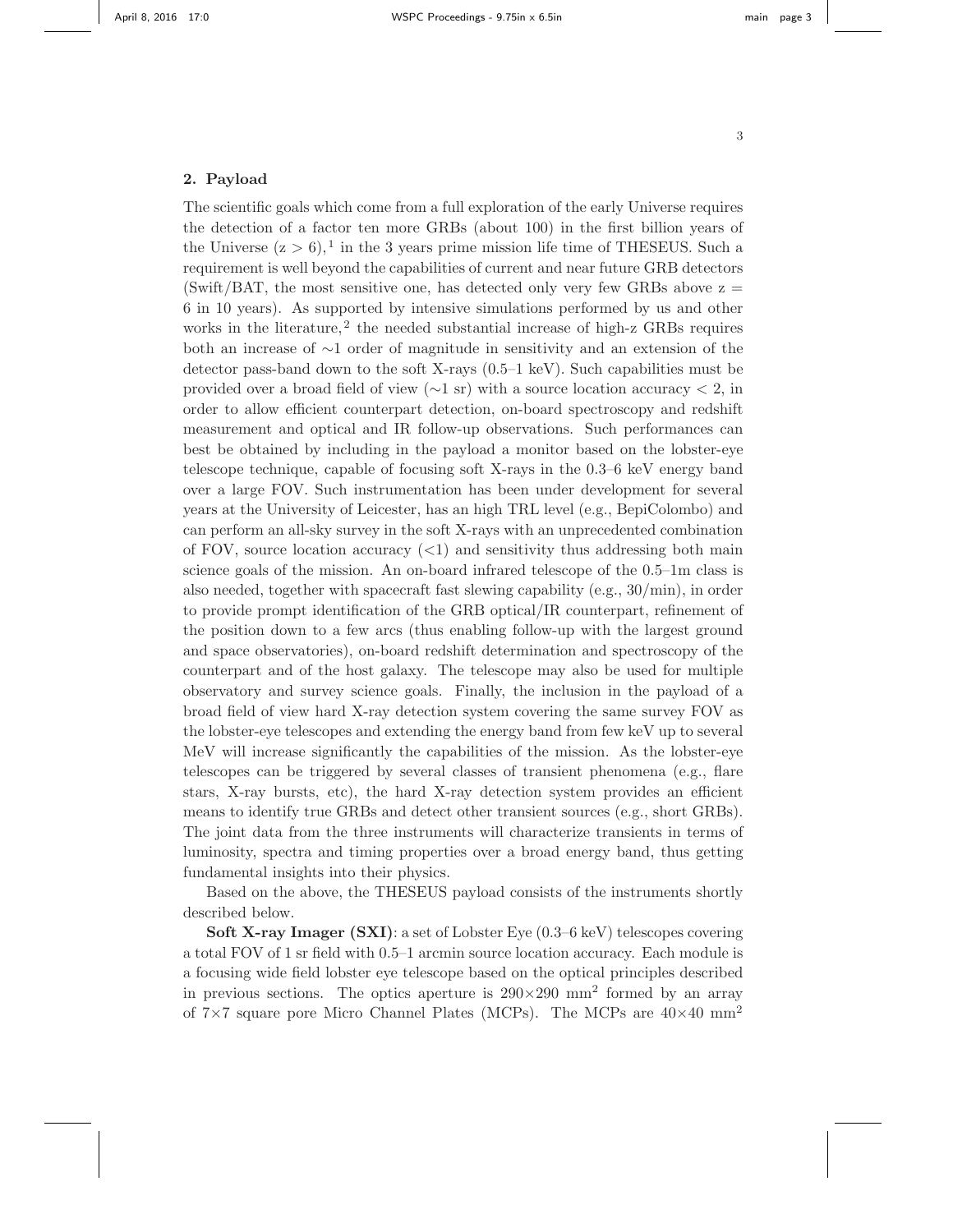and are mounted on a spherical frame with radius of curvature 600 mm (2 times the focal length of 300 mm). The open aperture provided by each plate is  $38\times38$ mm<sup>2</sup>; the outer dimension of the optics frame is  $320 \times 320$  mm<sup>2</sup>. The focal plane of each SXI module is a spherical surface of radius of curvature 600 mm situated at a distance of 300 mm (the focal length) from the optics aperture. The detectors for each module comprise a  $2\times 2$  array of large format CCDs baselined to be supplied by e2v technologies (UK) Ltd. Each CCD has an active area of  $61\times61$  mm<sup>2</sup>; the detectors are tilted to approximate to the spherical focal surface.

Infrared Telescope (IRT): a 70 cm class near-infrared (up to 2 microns) telescope (IRT) with imaging and moderate spectral capabilities. The telescope (optics and tube assembly) will be made of SiC, a material that has been used in other space missions (such as Gaia, Herschel, Sentinel 2 and SPICA). Simulations using a 0.7 m aperture Cassegrain space borne NIR telescope (with a 0.23 m secondary mirror), using a Teledyne Hawaii-2RG 2048x2048 pixels detector (18 m/pixels, resulting in 0.3 arcsec/pix plate scale) show that, for a 22.5 (H) point like source in a single 300 s exposure one could expect a SNR of 6. In order to achieve such performances the telescope needs to be cooled at 240  $(+/- 3)$  K by passive means, conductive and radiative insulation. Regarding the instrument, the optics box needs to be cooled to 190  $(+/- 5)$  K to by a two stage cooler for which the first stage will cool the optics and the second stage (the cold end) will cool the IR detector itself to 95  $(+/-10)$ K: this allows the detector dark current to be kept at an acceptable level. The mechanical envelope of IRT is a cylinder with 80 cm diameter and 180 cm height. A sun-shield is placed on top of the telescope baffle for IRT stray-light protection. The thermal hardware is composed by a pulse tube cooling the Detector and FEE electronics and a set of thermal straps extracting the heat from the electronic boxes and camera optics coupled to a radiator located on the spacecraft structure. The overall telescope mass is 112.6 kg and the total power supply is 95W.

X-Gamma-rays Spectrometer (XGS): non-imaging spectrometer (XGS) based on SDD+CsI, covering the same FOV than the Lobster telescope extending its energy band up to 20 MeV. The XGS consists of 25 modules made of scintillator bars optically coupled to an array of Silicon drift detectors (SDD) photo-diodes (PD) tightly packaged to each other. Both SDD-PDs and scintillator detect X- and gamma-rays. The top SDD-PD, facing the X-/gamma-ray entrance window, is operated both as X-ray detector for low energy X-ray photons interacting in Silicon and as a read-out system of the scintillation light resulting from X-/gamma-ray interactions in the scintillator. The bottom SDD-PD at the other extreme of the crystal bar operates only as a read-out system for the scintillations. The discrimination between energy losses in Si and CsI is based on the different shape of charge pulses resulting from X-ray interactions in Si or from the collection of the scintillation light thanks to their different timing properties. Each bar is made of scintillating crystal  $5\times5\times30$  mm<sup>3</sup> in size. Each extreme of the bar is covered with a PD for the read-out of the scintillation light, while the other sides of the bar are wrapped with

4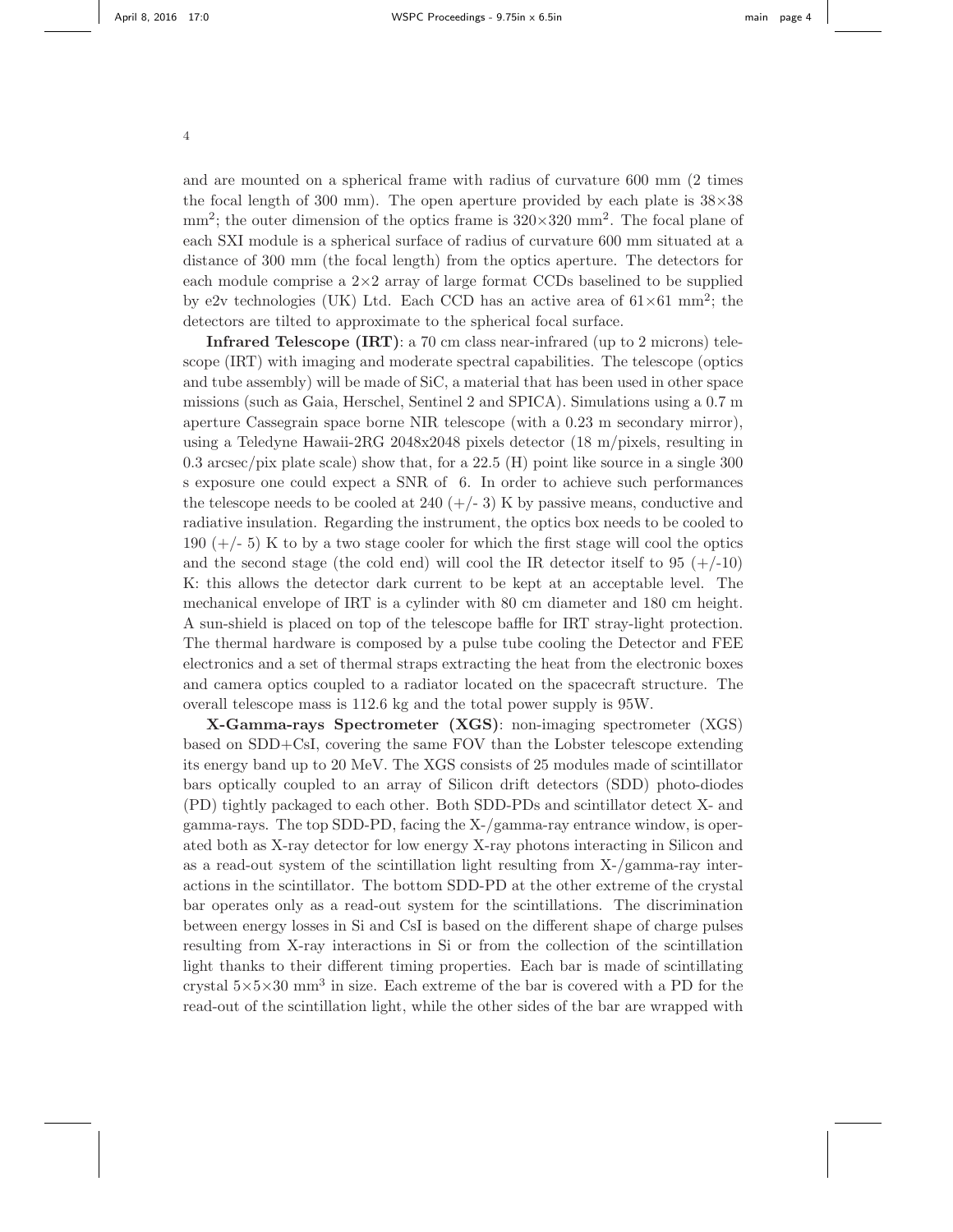

Fig. 2. Sensitivity of the SXI (black curves) and XGS (red) vs. integration time. The solid curves assume a source column density of  $5\times10^{20}$  cm<sup>-2</sup> (i.e. well out of the Galactic plane and very little intrinsic absorption). The dotted curves assume a source column density of  $10^{22}$  cm<sup>-2</sup> (significant intrinsic absorption). The black dots are the peak fluxes for Swift BAT GRBs plotted against T90/2. The flux in the soft band 0.3-10 keV was estimated using the T90 BAT spectral fit including the absorption from the XRT spectral fit. The red dots are those GRBs for which T90/2 is less than 1 second. The green dots are the initial fluxes and times since trigger at the start of the Swift XRT GRB light-curves. The horizontal lines indicate the duration of the first time bin in the XRT light-curve. The various shaded regions illustrate variability and flux regions for different types of transients and variable sources. Credits: the THESEUS Collaboration.

a light reflecting material convoying the scintillation light towards the PDs. The scintillator material is CsI(Tl) peaking its light emission at about 560 nm. The PD is realized with the technique of Silicon Drift Detectors with an active area of  $5\times5$ mm<sup>2</sup> so matching the scintillator cross section.

Sensitivity curves of the SXI and XGS are jointly shown in Figure 2; the expected GRB detection rate as a function of redshift is shown in Figure 3.

#### 3. Mission profile

The proposed mission profile includes an an on-board data handling (OBDH) system capable of detecting, identifying and localizing likely transients in the SXI and XGS FOV; the capability of promptly (within a few tens of seconds at most) transmitting to ground the trigger time and position of GRBs (and other transients of interest); and a spacecraft slewing capability of  $30/\text{min}$ . The baseline launcher / orbit configuration is a launch with Vega to a low inclination low Earth orbit (LEO,  $\sim 600 \text{ km}$ , < 5), which has the unique advantages of granting a low